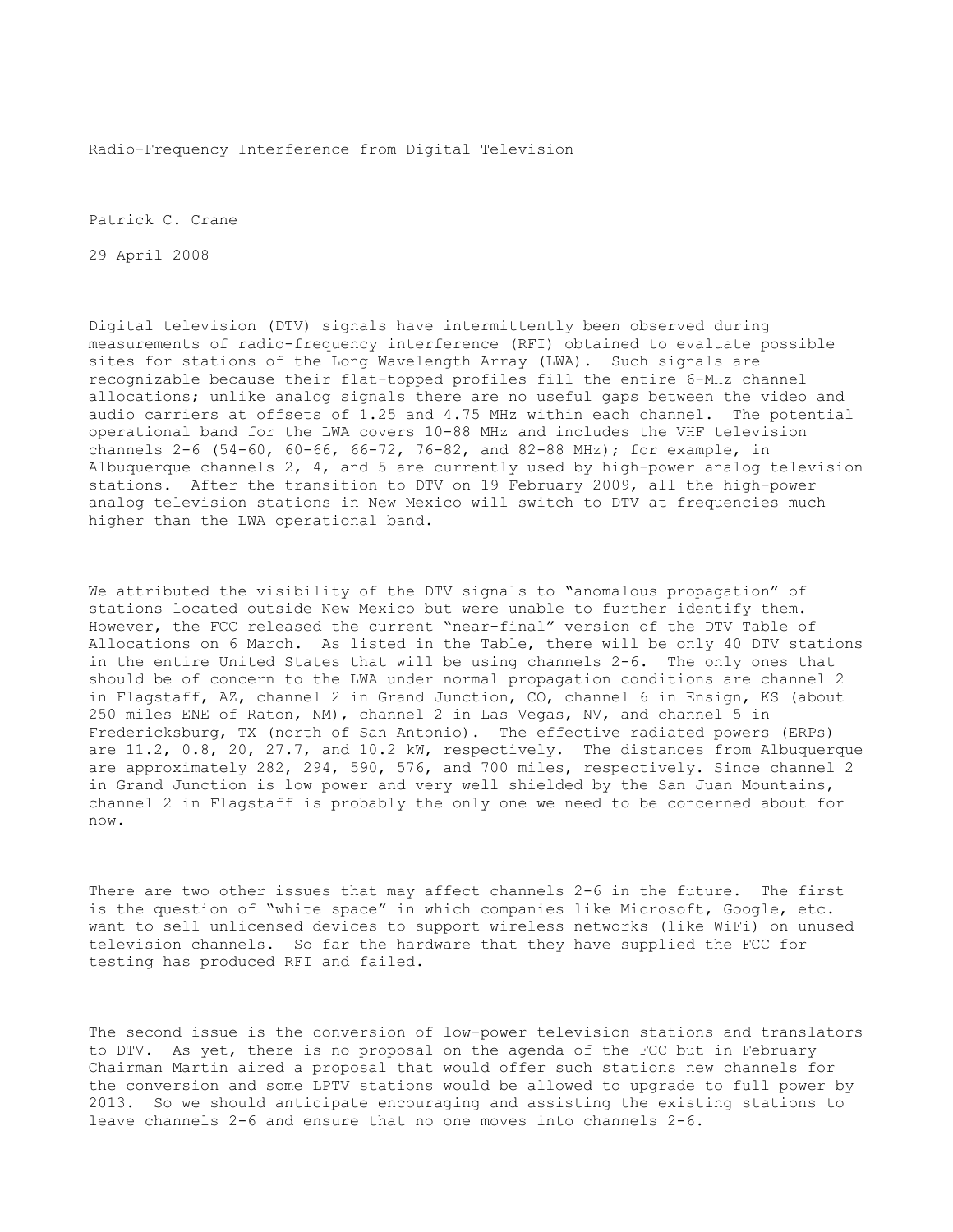DTV Table of Allocations (6 March 2008)

| City               | Channel        | ERP (kW)                                              |
|--------------------|----------------|-------------------------------------------------------|
|                    |                |                                                       |
| Anchorage, AK      | $\mathsf S$    | 45                                                    |
| Bethel, AK         | $\mathfrak{Z}$ | $\mathbf 1$                                           |
| Tuscaloosa, AL     | $\epsilon$     | $\,1\,$                                               |
| Flagstaff, AZ      | $\sqrt{2}$     | 11.2                                                  |
| Eureka, CA         | $\mathsf 3$    | 8.39                                                  |
| Grand Junction, CO | $\sqrt{2}$     | $\ensuremath{\mathbf{0}}$ . $\ensuremath{\mathbf{8}}$ |
| New Haven, CT      | $\epsilon$     | $\ensuremath{0}$ . $\ensuremath{4}$                   |
| Key West, FL       | $\mathfrak{Z}$ | $\,1\,$                                               |
| Pelham, GA         | $\epsilon$     | $3.8\,$                                               |
| Wrens, GA          | $\epsilon$     | $30$                                                  |
| Ames. IA           | 5              | 3.91                                                  |
| Sun Valley, ID     | $\mathsf S$    | 6.09                                                  |
| Rock Island, IL    | $\overline{4}$ | 3.88                                                  |
| Ensign, KS         | $\epsilon$     | $20$                                                  |
| Danville, KY       | $\mathbf 5$    | 26.5                                                  |
| Bangor, ME         | $\sqrt{2}$     | 3.02                                                  |
| Calumet, MI        | $\mathbf 5$    | 6.89                                                  |
| Kalamazoo, MI      | $\mathsf S$    | $10$                                                  |
| Butte, MT          | $\mathsf S$    | 10.7                                                  |
| Butte, MT          | 6              | 11.2                                                  |